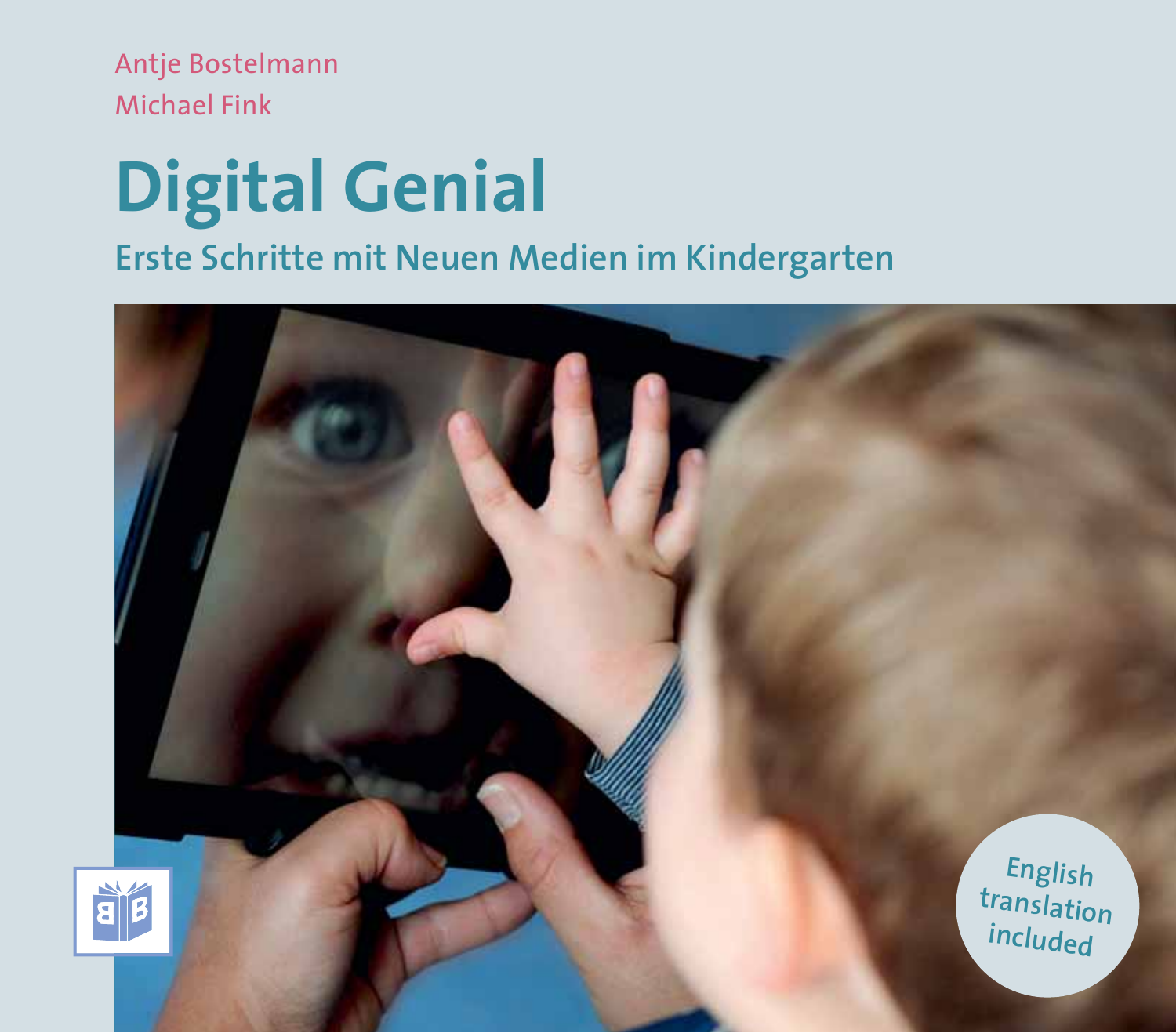#### **Inhalt**

- **5 Vorwort**
- **8 Medienpädagogik in Krippe und Kindergarten**
- 12 Einblicke: Wie Neue Medien den Kompetenzerwerb **der Kinder unterstützen können**
- **17 Verderben Neue Medien die Spielfreude?**
- **20 Unser Kindergarten wird digital So gehts!**
- **29 Fantasie**
- 30 Ich sehe was, was du nicht siehst
- 32 Kennst du das Versteck?
- 34 Paparazzi-Spiel: Fangen, einmal anders
- 36 Willkommen in der Dschungel-Spielwelt
- 38 Naturerfahrungen an der Wand
- 40 Finde die Form!
- 42 Kunterbuntes Schattenspiel
- 44 So viel Auswahl im Pizzaladen!
- **47 Realität**
- 48 Pia Blaubart trifft Simon Grünohr Fotos bearbeiten
- 50 Das ist mein Kindergarten!
- 52 Für immer festgehalten: Meine Freunde
- 54 Was gehört nicht in den Wald?
- 56 Würfel mich!
- **59 Kreativität**
- 60 Großstadtlichter aus dem Beamer
- 62 Green-Screen-Filmstudio
- 64 Stop Motion! Oder: Wie ein Film entsteht
- 66 Mal mir rote Wangen und Engelsflügel!
- 68 Verrenk dich!
- 70 Das Bild im Bild im Bild im Bild …
- 72 Ritterspiele an der Schattenwand

#### **75 Kommunikation**

- 76 Ich melde mich direkt vom Bad!
- 78 Hallo Wiesengeister, hier spricht die Kita Stadtfüchse!
- 80 Sag noch mal "Apfel" auf Russisch!
- 82 Großes Kino mit kleinen Regisseuren

#### **85 Lernen im Alltag**

- 86 So funktioniert das Experiment mit dem Eis!
- 88 Tablets an der Wand: Bildverfremdung
- 90 Ich werfe Märchen an die Wand!
- 92 QR-Code-Schnitzeljagd
- 94 "Ich packe meinen Koffer" einmal anders
- 96 Ich zeige euch meine Stadt!
- 98 Das Wachstum der Tiere
- 100 Kleine Welt ganz groß: Mikroskopieren
- 102 Wie heißt der Baum? Pflanzenbestimmungs-Apps
- **104 Beobachtung und Dokumentation mit Tablets**
- **105 Ein Wort zum Schluss**
- **109 Danksagung**
- **110 Diese Apps empfehlen wir**
- **114 Autoren**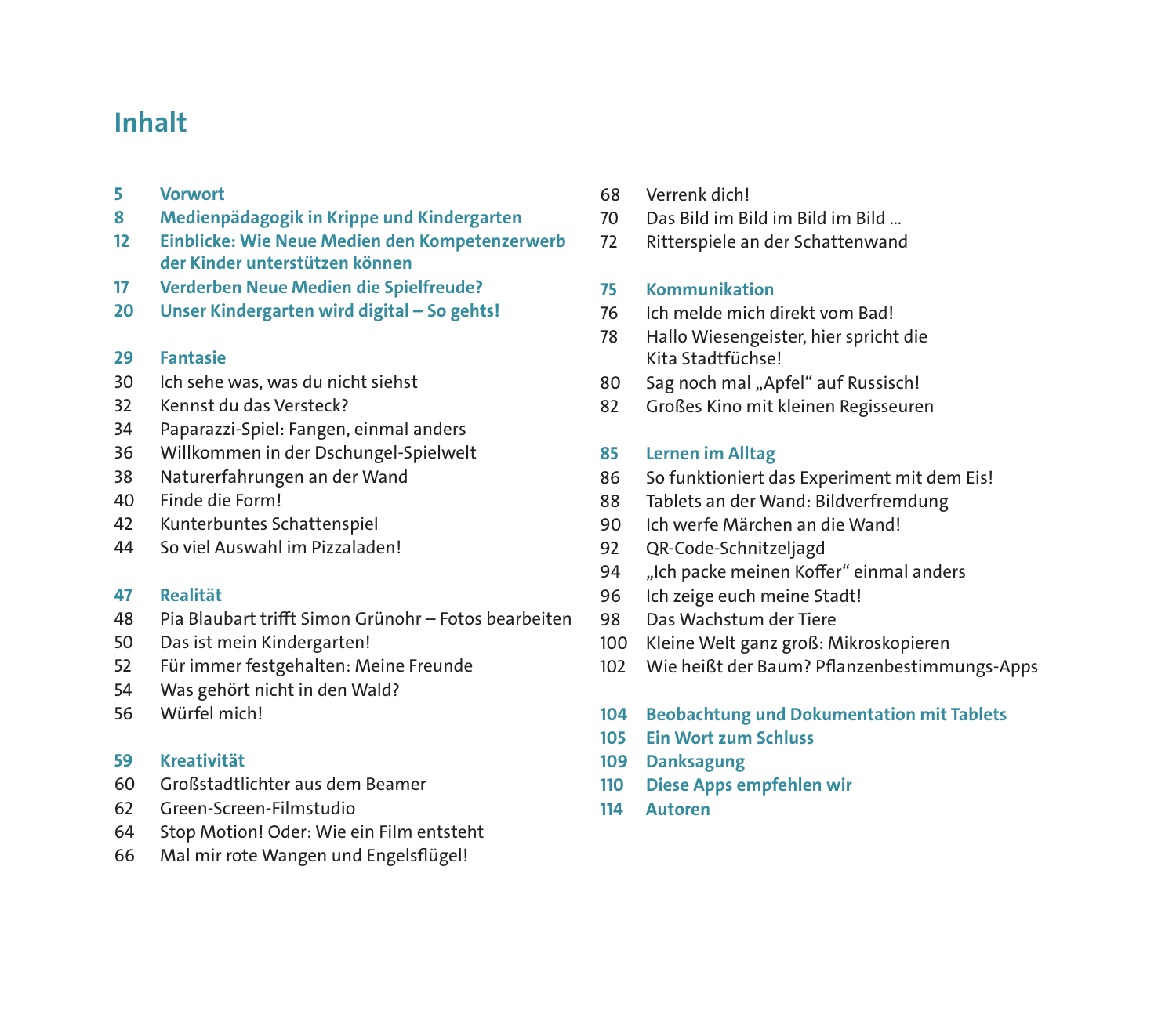#### *Contents*

- *5 Foreword*
- *8 Media education at nursery level*
- *12 Insights: How new media can support children in their skills development*
- *17 Do new media undermine the joy of playing?*
- *20 Our nursery goes digital Here's how it works!*
- *29 Imagination*
- *30 Find the hidden object*
- *32 Do you know where the hiding place is?*
- *34 Paparazzi game: A different version of tag*
- *36 Welcome to the jungle playscape*
- *38 Experiencing nature on the wall*
- *40 Find the shape!*
- *42 Varied shadow play*
- *44 So much choice in the pizzeria!*
- *47 Reality*
- *48 Paula Blue-beard meets Simon Green-ear Photo editing*
- *50 That's my nursery!*
- *52 Captured forever: My friends*
- *54 What doesn't belong in the woods?*
- *56 Throw me!*
- *59 Creativity*
- *60 Big city on the projector*
- *62 Green-screen film studio*
- *64 Stop motion! Or: How a film is made*
- *66 Give me red cheeks and angel's wings!*
- *68 Twist your body!*
- *70 The picture within a picture within a picture within a picture …*
- *72 Medieval games on the shadow screen*

#### *75 Communication*

- *76 I'm reporting live from the bath!*
- *78 Hello Wiesengeister, this is the Stadtfüchse nursery!*
- *80 Say "apple" again in Russian!*
- *82 Grand cinema with little directors*

#### *85 Everyday learning*

- *86 Let's experiment with ice!*
- *88 Tablets on the wall: Image modification*
- *90 I'm projecting fairytales onto the wall!*
- *92 QR code scavenger hunt*
- *94 A different take on "I packed my bag"*
- *96 Let me show you my city!*
- *98 How animals grow*
- *100 The tiny world becomes giant: Microscopes*
- *102 What is this tree called? Plant identification apps*
- *104 Observation and documentation with tablets*
- *105 A word in closing*
- *109 Acknowledgements*
- *110 We recommend the following apps*
- *114 Authors*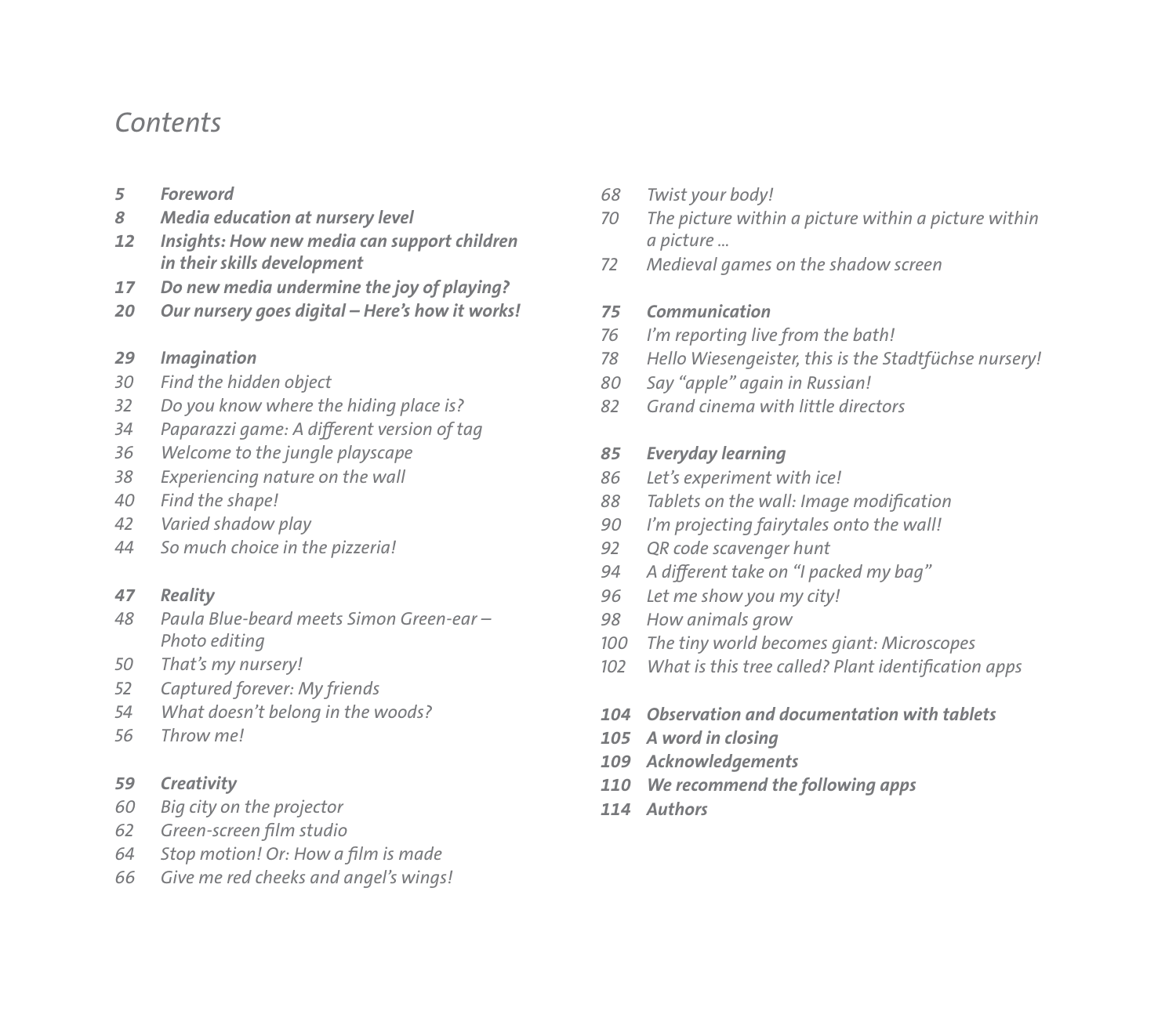## **Vorwort**

#### *Foreword*

#### **Ein Wort zu Beginn**

Immer und überall online sein – unsere heutige Gesellschaft scheint sich diesem Ziel verschrieben zu haben. Es sind längst nicht nur die Jugendlichen, die stets ein Smartphone in der Hand halten und gebannt darauf herumtippen. Fast alle Generationen unserer Gesellschaft sind online und zeigen dies auch. In den Schulen ist es ein wichtiges Ziel, möglichst jedes Kind frühzeitig an digitale Technologie heranzuführen. Große Stiftungen und Ministerien geben Geld aus, um Schulen entsprechend auszustatten und Lehrer fortzubilden. Schulbuchverlage arbeiten mit Hochdruck daran, Lerninhalte und -aufgaben auch digital anbieten zu können. Dabei hinken deutsche Schulen, wenn man unsere Nachbarländer betrachtet, eher hinterher: In vielen anderen europäischen Staaten ist es längst zum Standard erhoben worden, von Beginn der Schullaufbahn an mit Computer oder Tablet zu lernen.

Aber was ist mit dem Kindergarten? Vielen Erwachsenen geht es zu weit, wenn sie an Tablets oder Laptops in den Händen von Klein- und Vorschulkindern denken. Für die Altersgruppe der Ein- bis Sechsjährigen wird nicht in Chancen gedacht, sondern viel über Gefahren diskutiert. Ist es nicht die Aufgabe wenigstens des Kindergartens, einer immer virtueller werdenden Welt etwas entgegenzuset-

#### *A few opening remarks*

*Being online everywhere, all the time is a goal that our modern society appears to have set itself. Young people are by no means not the only ones with a smartphone constantly in their hands, typing away mesmerised. Almost all generations in our society are online and behaving in the same way. In schools, introducing every child to digital technology at an early stage is a major objective. Large foundations and government ministries make funding available for providing schools with appropriate equipment and training educators. Educational publishers are working hard on making learning content and learning tasks available in digital format, too. This is an area in which German schools are lagging behind somewhat compared with our neighbours. In many other European states, learning to use computers and tablets from the first day of school onwards has become standard practice.* 

*But what about nurseries? Many adults consider it a step too far to place tablets and laptops in the hands of toddlers and preschool children. When it comes to one- to six-yearolds, there is a great deal of talk about risks and very little about opportunities. Is it not the job of nurseries at least to do something to counteract the increasing virtualisation of our world?*

Um den Lesefluss nicht zu behindern, haben wir im Fließtext meistens die weibliche Form gewählt. Es dürfen sich aber immer beide Geschlechter angesprochen fühlen.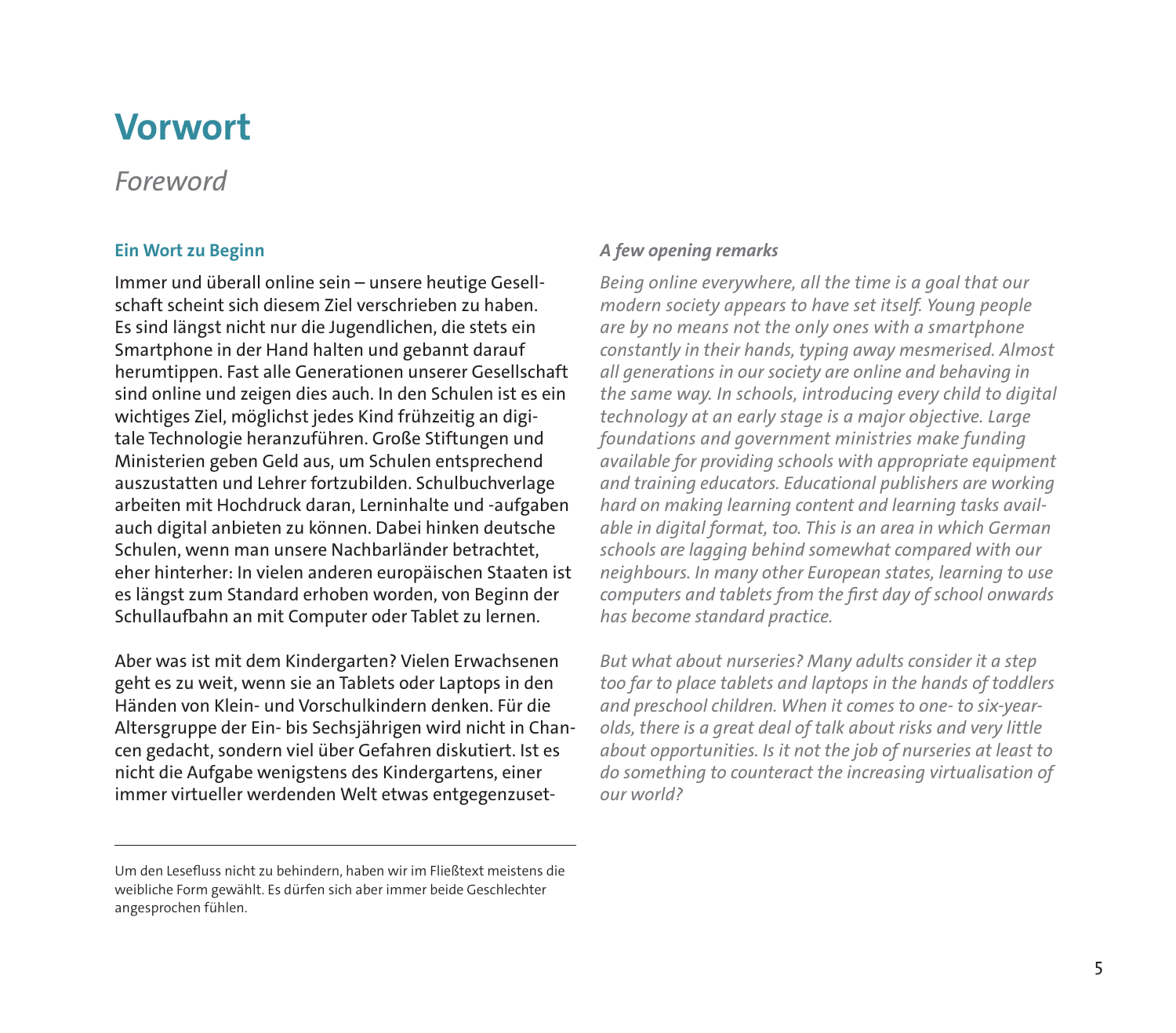zen? Man kann es auch anders sehen. Eine der wichtigsten Aufgaben des Kindergartens ist es, all die Themen aufzugreifen, die Kinder in ihrem Alltag bewegen. Wenn Kinder "Einkaufen", "Saubermachen", "Büro" oder "Bauarbeiter" spielen, greifen Kindergärten das selbstverständlich in Spielangeboten und Projekten auf. Genauso beobachten Kinder aber auch das oft mit hoher Aufmerksamkeit vollzogene Handeln der Erwachsenen und älteren Kinder in Bezug auf digitale Medien, und gerade diese Aufmerksamkeit und emotionale Beteiligung macht die Kinder neugierig. Was rechtfertigt es, dieses ganz selbstverständliche Interesse der Kinder zu ignorieren, weil es vielleicht unserer Vorstellung einer guten Kindheit widerspricht?

Wir finden, dass Kinder das Recht darauf haben, sich mit der Thematik der digitalen Medien auseinanderzusetzen. Darüber hinaus haben sie, wie unsere Erfahrungen zeigen, auch hervorragende Fähigkeiten, um sich das Themengebiet auf eine aktive, durchaus kreative Weise anzueignen, die gar nicht dem Klischee des im Mediengebrauch versinkenden Kindes entspricht. Wir möchten diese beim Ausprobieren gewonnene Überzeugung weitergeben: Tablets und Smartphones in Krippe und Kindergarten machen bei richtigem Einsatz Sinn. Sie bieten eine ganze Reihe von Chancen, die Arbeits- und Lernqualität zu verbessern, interessante und spannende Angebote zu generieren und zeitsparend zu beobachten und zu dokumentieren.

Es kommt darauf an, die neue Technik als ein weiteres Werkzeug anzusehen, welches uns bei der Umsetzung unserer pädagogischen Ziele helfen soll. Der Kindergarten muss dafür Sorge tragen, dass die Kinder digitale Kompetenzen erwerben und beim Eintritt in die Schule in der Lage sind, kritisch und reflektiert mit dem Thema Internet umzugehen. Nach neuesten Studien glauben viele Jugendliche zwischen elf und 14 Jahren, dass *Google* eine Person

*Well, there is another way of looking at it. One of the key tasks of nurseries is to address all the issues that children encounter in daily life. When children play shopping or tidying up, or pretend to be office workers or builders, then it is normal for nurseries to incorporate these activities into their games and projects. In exactly the same way, children observe the often highly focused actions of adults and older children when using digital media, and it is precisely this focus and emotional involvement that awaken children's curiosity. How can we justify ignoring this very understandable interest on the part of children, just because it might conflict with our idea of a good childhood?*

*We believe that children have a right to explore the topic of digital media. Additionally, as our experience shows, they have a superb ability to get to grips with this topic area in an active and thoroughly creative way, completely dispelling the cliché of children being consumed by their use of media. This is a conviction that we have come to hold through experimentation and one we wish to pass on: When used appropriately, tablets and smartphones can be beneficial to crèches and nurseries. They offer a wide range of opportunities for improving the quality of work and learning, creating interesting and engaging activities, and observing and documenting those activities in a timesaving manner.*

*It is all about seeing new technology as another tool that can help us to implement our educational goals. Nurseries must ensure that children acquire digital skills and are able upon starting school to engage with the topic of the internet in a critical and reflective way. According to the latest studies, many young people between the ages of 11 and 14 believe that* Google *is a person! They can use computers to play games, but not to write texts or generate information.*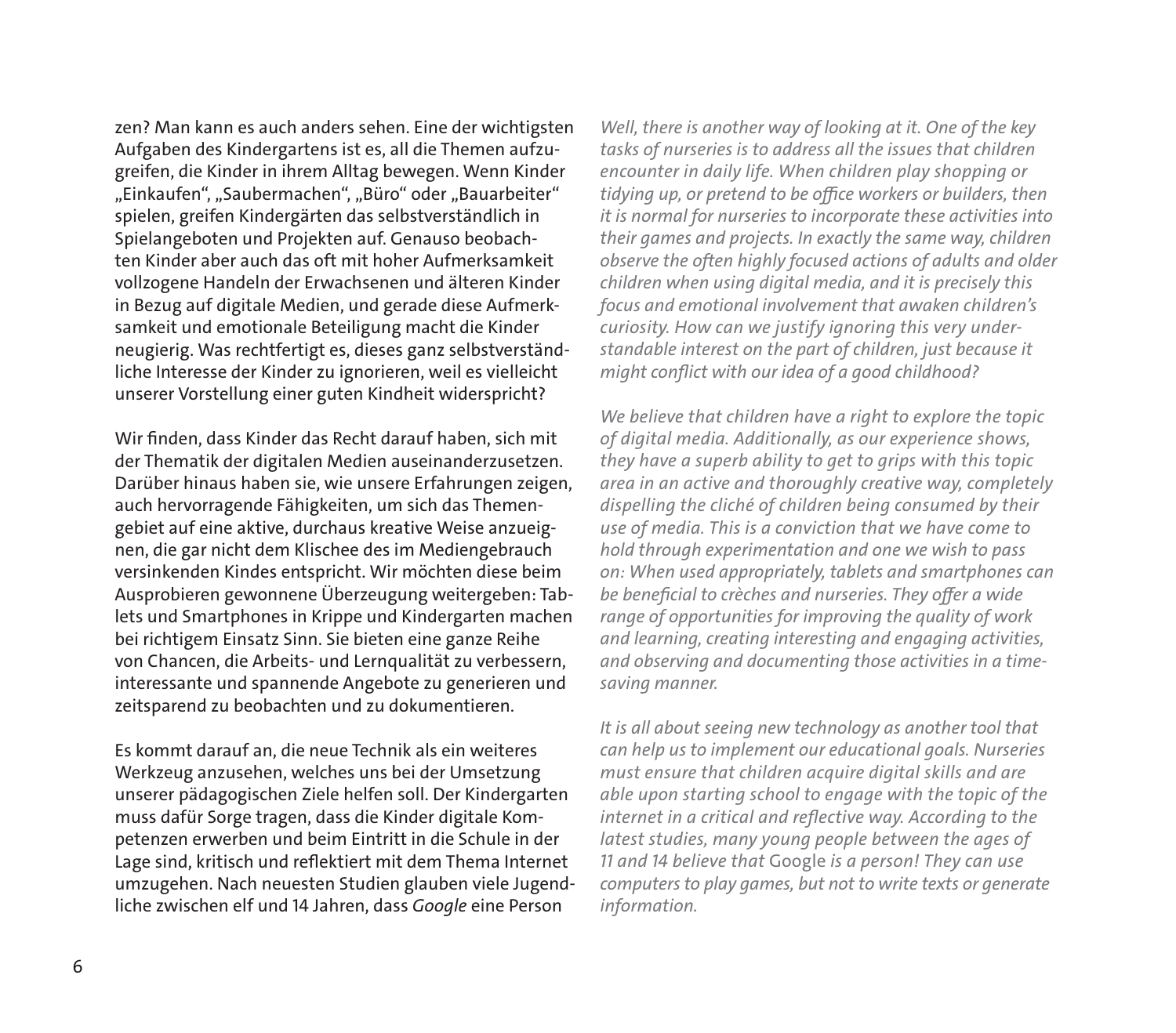ist! Sie können den Computer zwar zum Spielen benutzen, nicht aber, um Texte zu schreiben und Informationen zu generieren.

In diesem Buch zeigen wir eine ganze Reihe von pädagogisch durchdachten Einsatzmöglichkeiten der Tablet-Technologie. Zu Beginn des Buches erläutern wir, wie Medienpädagogik im Vorschulbereich gelingen kann und welche großen Chancen die Neuen Medien dabei bieten. Aber auch die Bereiche Sprachförderung, Naturwissenschaft, Kunst und Bewegungserziehung profitieren vom Einsatz der Technik.

Wie immer möchten wir Sie anregen, unsere Vorschläge auszuprobieren und uns Ihre Erfahrungen mitzuteilen. Schreiben Sie uns an info@bananenblau.de.

Wir freuen uns auf Ihre Meinung, Ihre Ideen und Anregungen.

Antje Bostelmann und Michael Fink

*In this publication, we outline a whole range of educationally sound options for using tablet technology. At the beginning of the book, we explain what makes up a successful media education approach in the preschool sector and identify the major opportunities offered by new media. Technology can also be used to promote language learning, the sciences, art and physical education.*

*As always, we encourage you to try out our suggestions and let us know how you get on. E-mail us at info@bananenblau.de.*

*We look forward to hearing your opinions, ideas and suggestions.*

*Antje Bostelmann and Michael Fink*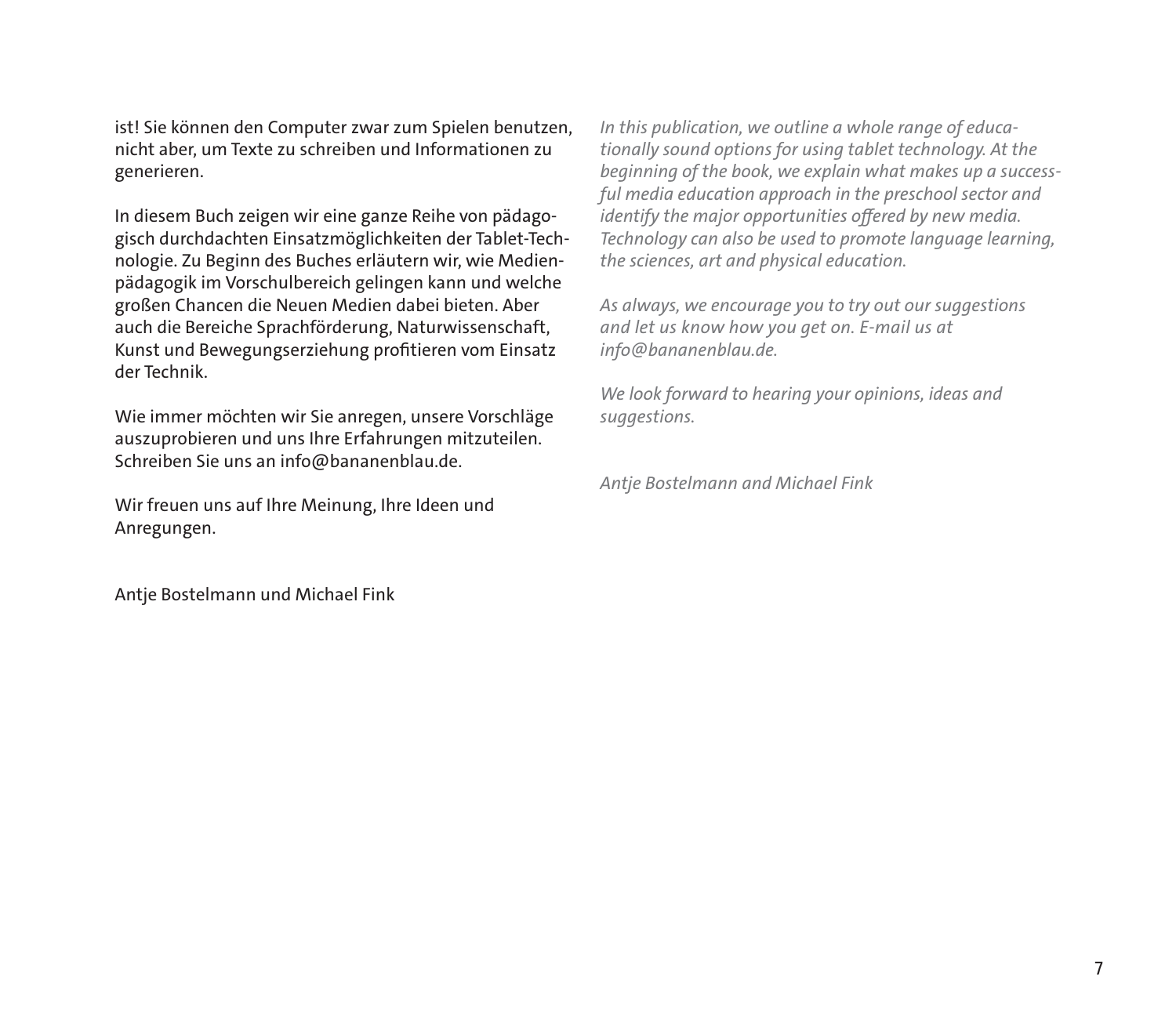## **Medienpädagogik in Krippe und Kindergarten**

*Media education at nursery level*

In pädagogischen Kreisen spricht man häufig von *ICT*, wenn vom Einsatz Neuer Medien die Rede ist. ICT ist die englische Abkürzung für *information and communications technology*, steht also für Informations- und Kommunikationstechnologie. Untersucht man diese Begriffe, wird schnell klar, dass sie das Kernthema der Medien pädagogik bilden.

#### **Information**

Das Internet versorgt uns mit jeder gewünschten Information. Von Nachrichten, dem morgigen Wetter und Reiseinformationen bis hin zu Ratschlägen und Tipps zu allen Lebenslagen. In Foren oder sozialen Netzwerken erfahren wir, was andere denken und was sie gerade tun. Jeder muss für sich entscheiden, was er mit den vorgefundenen Informationen anfangen will und was er selbst zur Informationsflut beitragen möchte.

"Kann man alles glauben, was Fernsehen oder Zeitung vermitteln?", hieß die zentrale Frage der Medienpädagogik in den Siebzigerjahren. Im neuen Jahrtausend ist diese Fragestellung viel weiter zu fassen und aktuell wie nie.

*In educational circles, we often use the term* ICT*, short for* information and communications technology*, when discussing the use of new media. When we examine this term, it quickly becomes clear that it embodies the key topic of media education.*

#### *Information*

*The internet provides us with all the information we desire, from news, the weather forecast and travel information to advice and tips on every area of life. Forums and social networks allow us to discover what others are thinking and what they are doing in a given moment. We each have to decide what we wish to do with the information we find and what we ourselves wish to contribute to the flood of information.*

*"Can we believe what the television and the newspapers tell us?" was the central question in media education in the 1970s. In the new millennium, this question is broader and more pertinent than ever.*

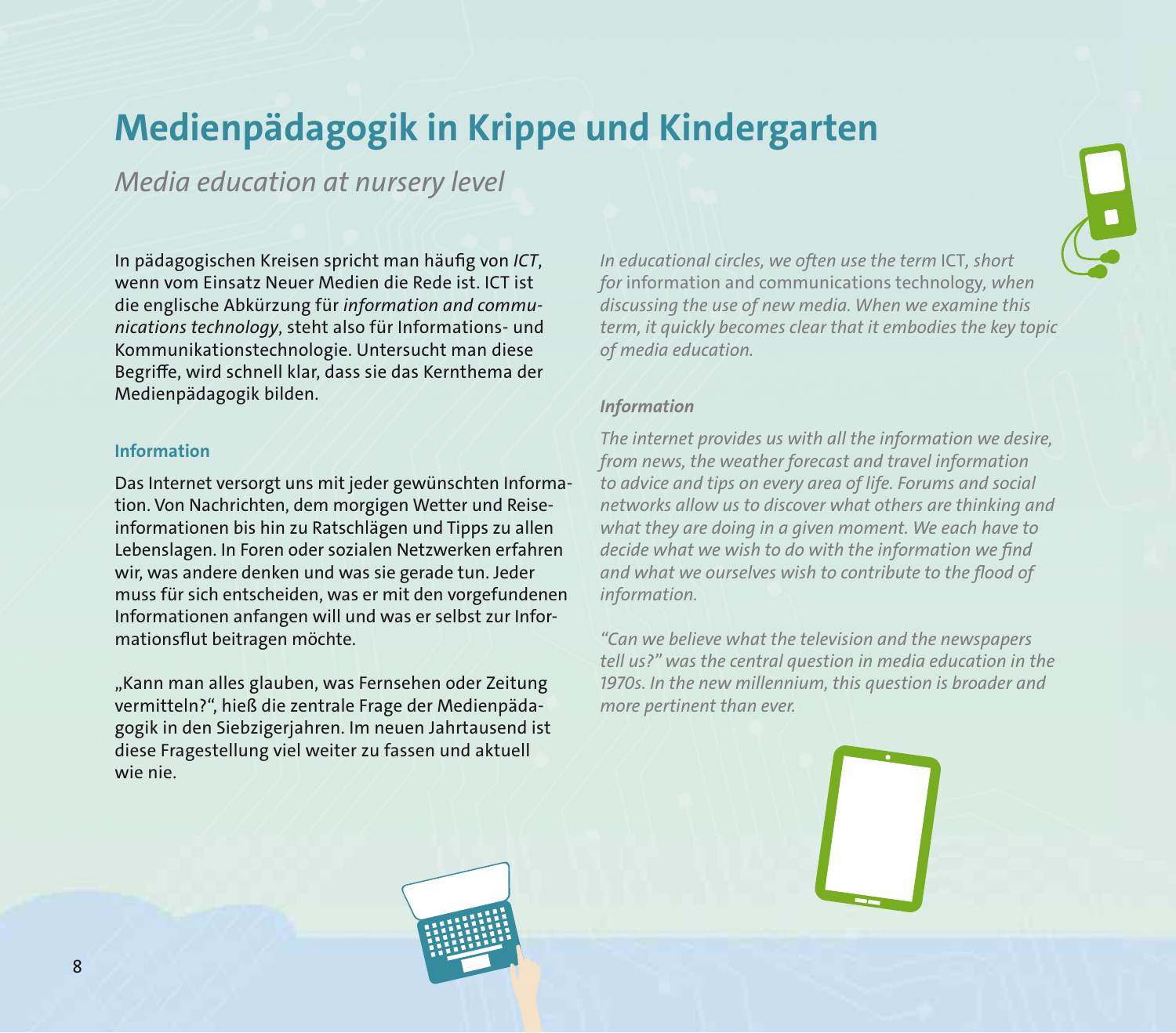#### **Kommunikation**

"Wer schreibt eigentlich das Internet? Das muss ein sehr kluger Mensch sein, der alles weiß!", fragt Laura, ein vierjähriges Kindergartenkind. Sie hatte beobachtet, dass Erwachsene und auch ihre älteren Geschwister immer dann, wenn eine Diskussion an einer offenen Frage zu eskalieren droht, die Antwort im Internet suchen und meistens auch finden.

Aus ihrer Frage spricht das kindliche Vertrauen in die Erwachsenen, diese großen, schlauen Alleskönner. Ganz natürlich gehen Kinder in diesem Alter davon aus, dass einer von ihnen all das Wissen für andere bereitstellt. Dass dies nicht so ist und dass wir deshalb sehr genau abwägen müssen, wie wir mit den Informationen aus dem *world wide web* umgehen, haben auch wir Großen erst in den letzten 20 Jahren lernen müssen – und sind immer noch dabei. Dieses Lernen und Zurechtfinden in der sich rasant entwickelnden digitalen Welt sollten wir mit unseren Kindern teilen. So entsteht eine Umgangskompetenz mit den digitalen Medien, die sich bei weitem nicht nur in der Fähigkeit ausdrückt, Geräte zu bedienen. Die wesentliche Kompetenz besteht darin, die Geräte, die Möglichkeiten des Internets und die vielen sich ständig erweiternden Technologien so zu nutzen, dass sie die eigenen Ziele unterstützen und das Leben bereichern.

#### **Technologie**

Ob Dampfmaschine, Buchdruck oder Computer: Die technischen Revolutionen der Menschheitsgeschichte haben stets Werkzeuge hervorgebracht, die unser Leben verändert und in den meisten Fällen wesentlich verbessert haben. Technik verstehen, benutzen und weiterentwickeln zu können ist eine wichtige Fähigkeit, die Heranwachsende erwerben müssen.



#### *Communication*

*"Who actually writes the internet? It must be a very clever person who knows everything!", asks Laura, a four-yearold nursery child. She had observed how, when discussion about an open question risked becoming heated, adults and her older siblings always looked for and, in most cases, found an answer on the internet.*

*Her question reflects the trust children place in adults as big, clever people who can do anything. It is quite natural for children of this age to assume that one of them provides all the knowledge to the others. In fact it is only in the*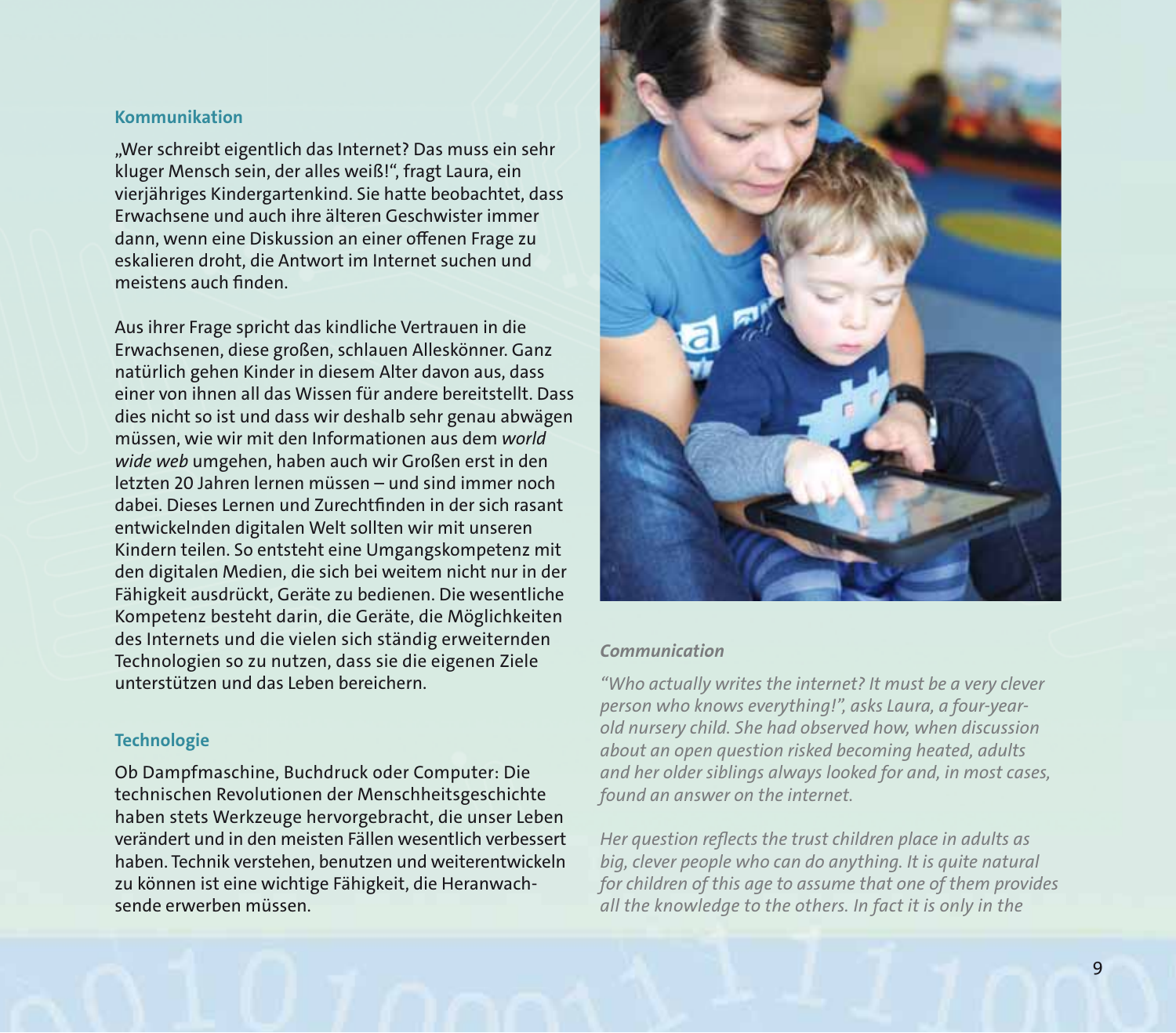So sollte bereits im Kindergartenalter mit diesem Kompetenzerwerb begonnen werden. Kinder lernen, indem sie uns beobachten und nachahmen – auch dabei, wie wir auf Schritt und Tritt mit Technik hantieren und so schon für Babys Berührungspunkte mit der technisch-medialen Welt schaffen.

Für Krippen und Kindergärten bedeutet dies: Medien und Technik müssen in den Alltag sinnvoll integriert werden. Dabei geht es gar nicht darum, einfach Tablets und Smartboards für die Gruppe anzuschaffen. Es geht vielmehr darum herauszufinden, welche Fragen die Kinder beschäftigen und wie diese am besten von den Kindern selbst beantwortet werden können. Der Erwachsene gestaltet dazu die Lernumgebung der Kindergartenkinder, indem er Materialien bereitstellt oder Ausflüge plant. Technik und Medien sind dabei nur Werkzeuge.



*last 20 years that we adults have had to learn, and are still learning, that this is not the case and that we should therefore consider very carefully how we handle the information we find online. We should invite our children to join us on this journey of learning and finding our bearings in a rapidly developing digital world. This will allow them to develop skills for interacting with digital media that go far beyond simply knowing how to operate devices. The real skill involves using the opportunities offered by the internet and the many ever evolving technologies in a way that supports our own goals and enriches our lives.* 

#### *Technology*

*Whether we are talking about the steam engine, the printing process or computers, the technological revolutions in human history have always been brought about by tools that have changed our lives, in most cases very much for the better. Being able to understand, use and develop technology is a key skill that adolescents need to acquire, which is why the acquisition process should begin at the nursery stage. Children learn by watching and imitating us, including our every twist and turn as we fiddle with technology, creating for them in the process points of contact with the world of technology and media even when they are still babies.*

*For crèches and nurseries, this means that media and technology must be meaningfully integrated into daily life. This certainly does not mean simply purchasing tablets and smartboards for the group. Rather, it is about finding out what questions are on the children's minds and how they can best answer them themselves. Adults shape the learning environment for the nursery children in this context by providing materials and planning trips. Technology and media are simply tools in the process.*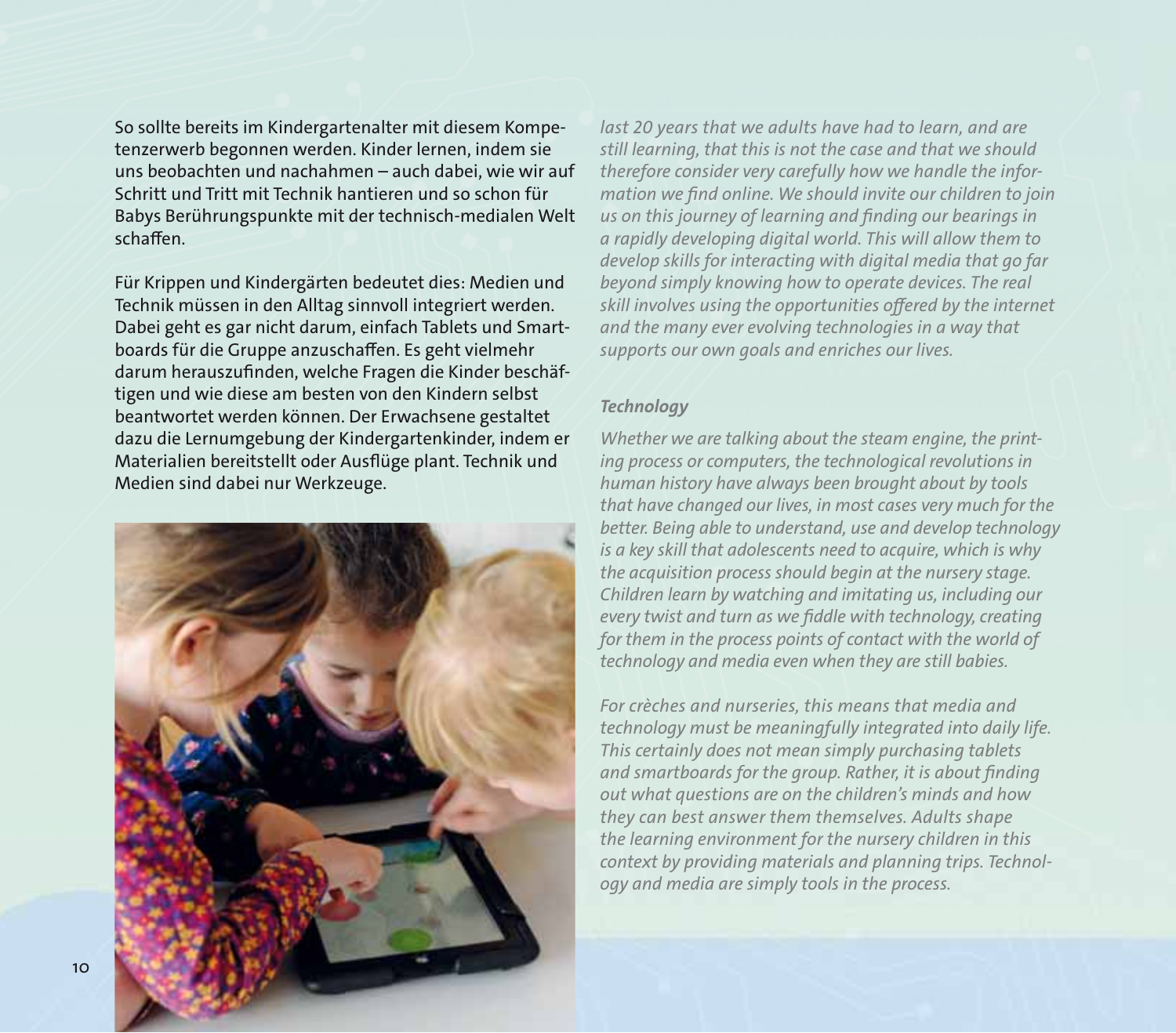Welche Medien benötigt ein Kindergarten? Zu den wichtigsten Medien zählen das Buch, die Hör-CD oder die Kinderzeitschrift. Unverzichtbar ist ferner die Digitalkamera. In den neueren Technologien vereinen sich diese Dinge. Smartphones und Tablets verfügen über eine brillante Fototechnik, speichern elektronische Bücher und Zeitschriften und stellen Informationen zur Verfügung, welche auch immer und wo immer wir sie brauchen. Die Geräte bieten für Krippe und Kindergarten enorme Chancen. Die von Zeitmangel, wenig Personal und knappen Finanzen geplagte Welt der frühkindlichen Bildung und Betreuung findet in der Tablet-Technologie ein Angebot, welches Flexibilität schafft, die Selbstaktivität der Kinder stärkt und Ressourcen spart. Welche Möglichkeiten es dabei gibt, werden wir in den einzelnen Kapiteln dieses Buches konkret erläutern. *Which media does a nursery need? The key media include* 



*books, audio CDs and children's magazines. A digital camera is also indispensable. More recent technologies combine all these elements. Smartphones and tablets have excellent photographic technology, store electronic books and magazines and provide us with any information we require wherever we require it. Such devices offer tremendous potential for crèches and nurseries. For the world of early years education and childcare, plagued as it is by time pressure, staff shortages and limited finances, tablet technology provides flexibility, encourages children's own acti vity and saves on resources. We outline in detail the opportunities available in the individual chapters of this book.*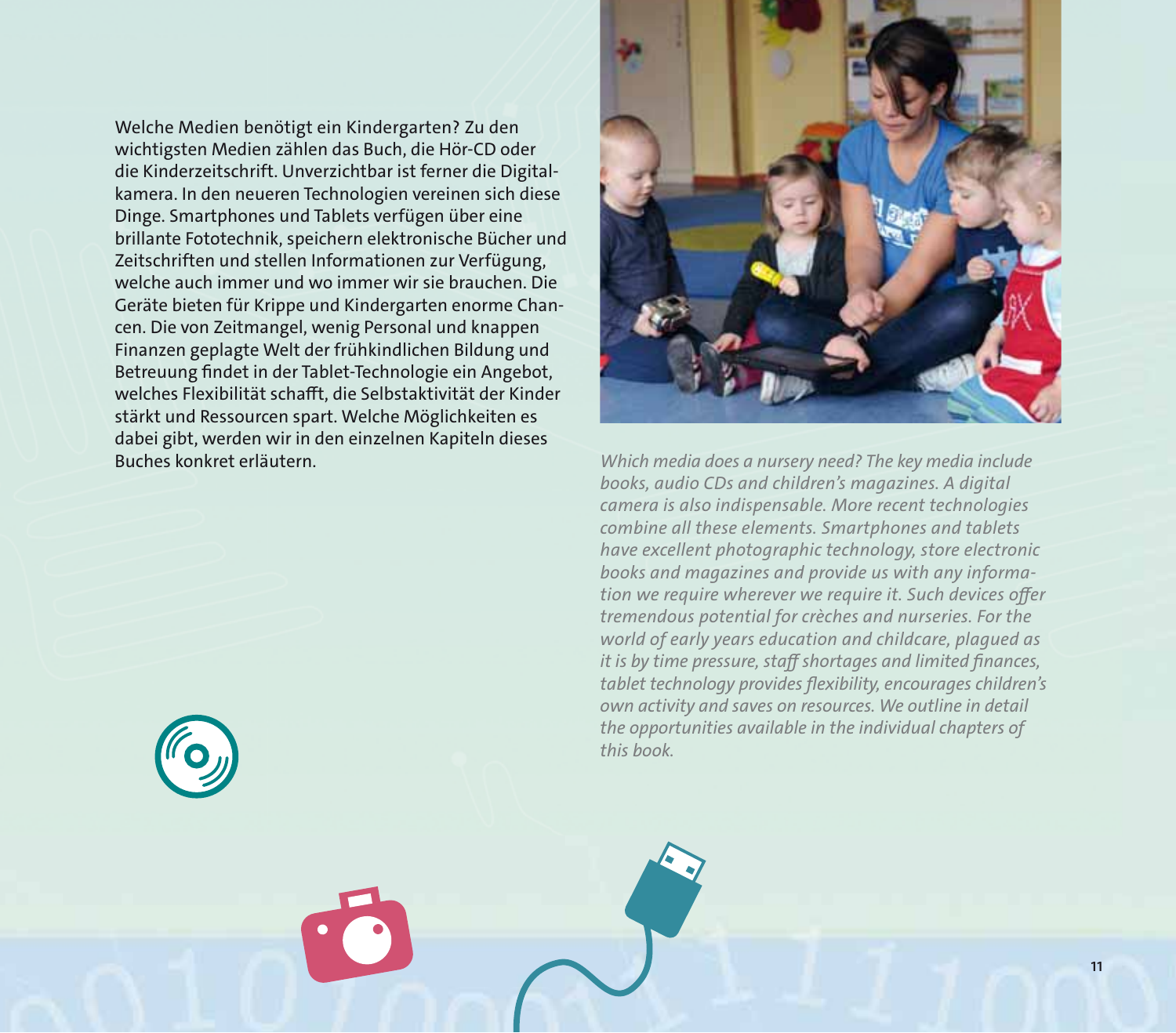## **Naturerfahrungen an der Wand**

*Experiencing nature on the wall*



## Material / Alter *Materials / age*

- Tablet oder Laptop
- Minibeamer, Verbindungskabel, Projektionsfläche
- laminierte Bilder, Magnete
- ab 3 Jahren
- *Tablet or laptop*
- *Mini projector, connection cable, projection surface*
- *laminated pictures, magnets*
- *Age three plus*

## So gehts! *Here's how it works!*

Per Minibeamer wird das Bild eines Baumes an eine magnetische Wand projiziert. Vorher hat die Erzieherin Bilder von Tieren ausgedruckt, laminiert und die Rückseite mit Magneten versehen. Nun wird mit den Kindern diskutiert, welche Tiere auf dem Baum, welche im und unter dem Baum leben. Die Bilder werden dann von den Kindern an den entsprechenden Stellen angebracht. In der nun folgenden Freispielphase können die Kinder mit den Bildern spielen, um Geschichten zu erfinden.

*An image of a tree is projected onto a magnetic wall using the mini projector. Before this, the educator prints out pictures of animals, laminates them ideally, and attaches magnets to the back. The educator now discusses with the children which animals live on, in and under the tree. The children then attach the pictures in the relevant positions. During the phase of free play that follows, the children can play with the pictures and use them to create their own stories.*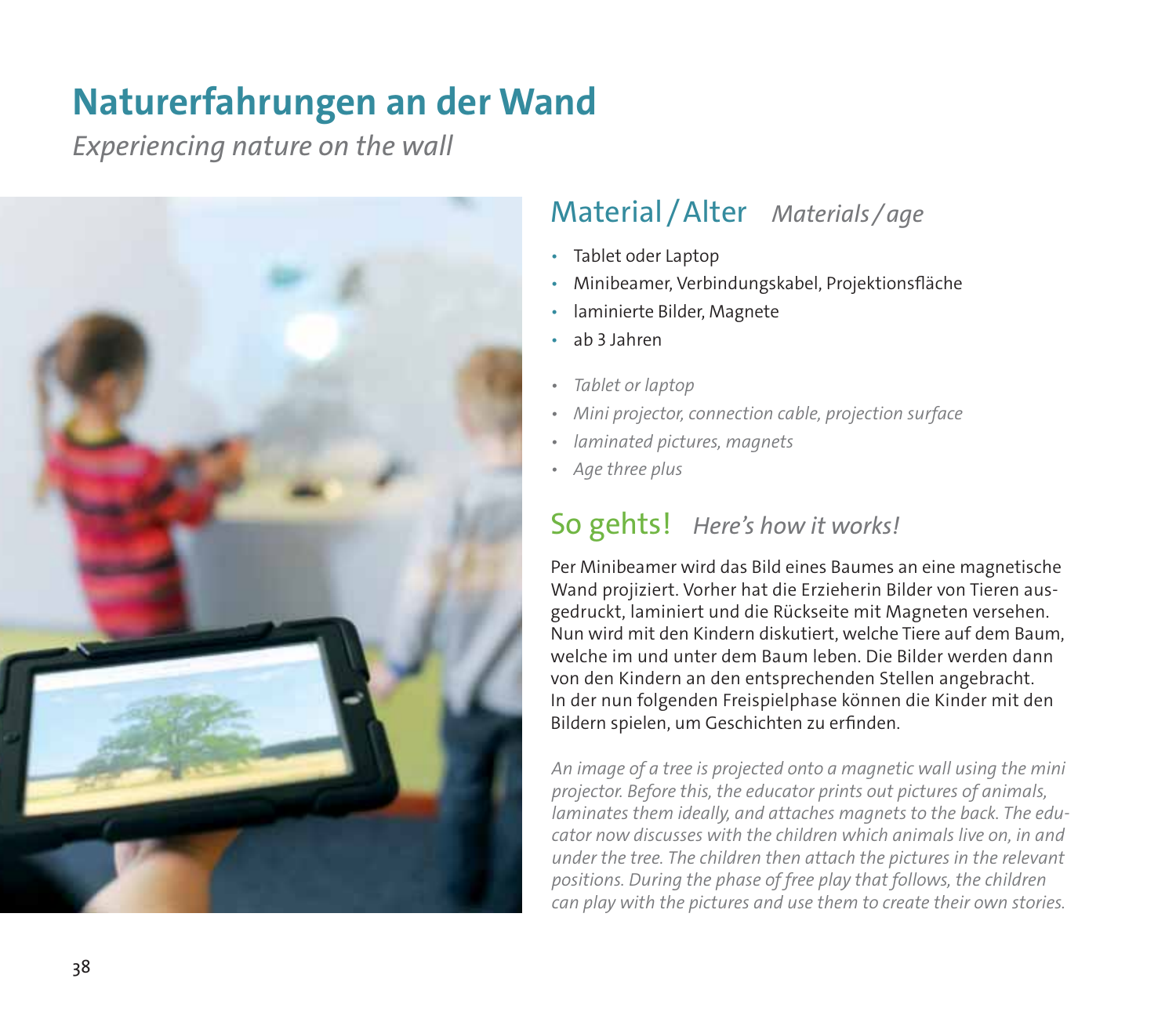## Varianten  *Variations*

Die Spielfiguren für das "Projektorspiel" können sich die Kinder natürlich auch selbst ausdenken und vorbereiten.

#### **Folgende Szenerien bieten sich an:**

- Unterwasserwelt mit gezeichneten Fischen, Kraken und Korallen
- Weltraumwelt mit Planeten und Raumschiffen
- Dschungelwelt mit wilden Tieren
- Mittelalter-Welt mit Rittern und Burgen

*Of course, the children could also invent and prepare the toy figures*  for the "*projector game*" themselves.

#### **The following scenarios may be appropriate:**

- *Underwater world with drawings of fish, octopuses and corals*
- *Outer space world with planets and spaceships*
- *Jungle word with wild animals*
- *Medieval world with knights and castles*

## Darauf achten! *Please note!*

Die Kinder sollten die Projektionsfläche gut erreichen können. Ein vielfältiges und unspezifisches Angebot an magnetischen Bildern sollte vor allem in der Freispielphase bereitstehen, denn auch Prinzessinnen oder Drachen können auf Bäumen leben, wenn Kinder spielen.

*The children should be able to easily reach the projection surface. A wide-ranging and unspecified selection of magnetic pictures should be made available in the free play phase especially, as even princesses and dragons can live in trees when children are playing.* 



#### Das lernen die Kinder *What the children learn*

- Sprache und gemeinsames Spiel werden gefördert
- In der Freispielphase wird die Fantasie angeregt und das Gelernte gefestigt.
- *Promotes language and shared play*
- *The free play phase fuels children's imagination and consolidates the learning points.*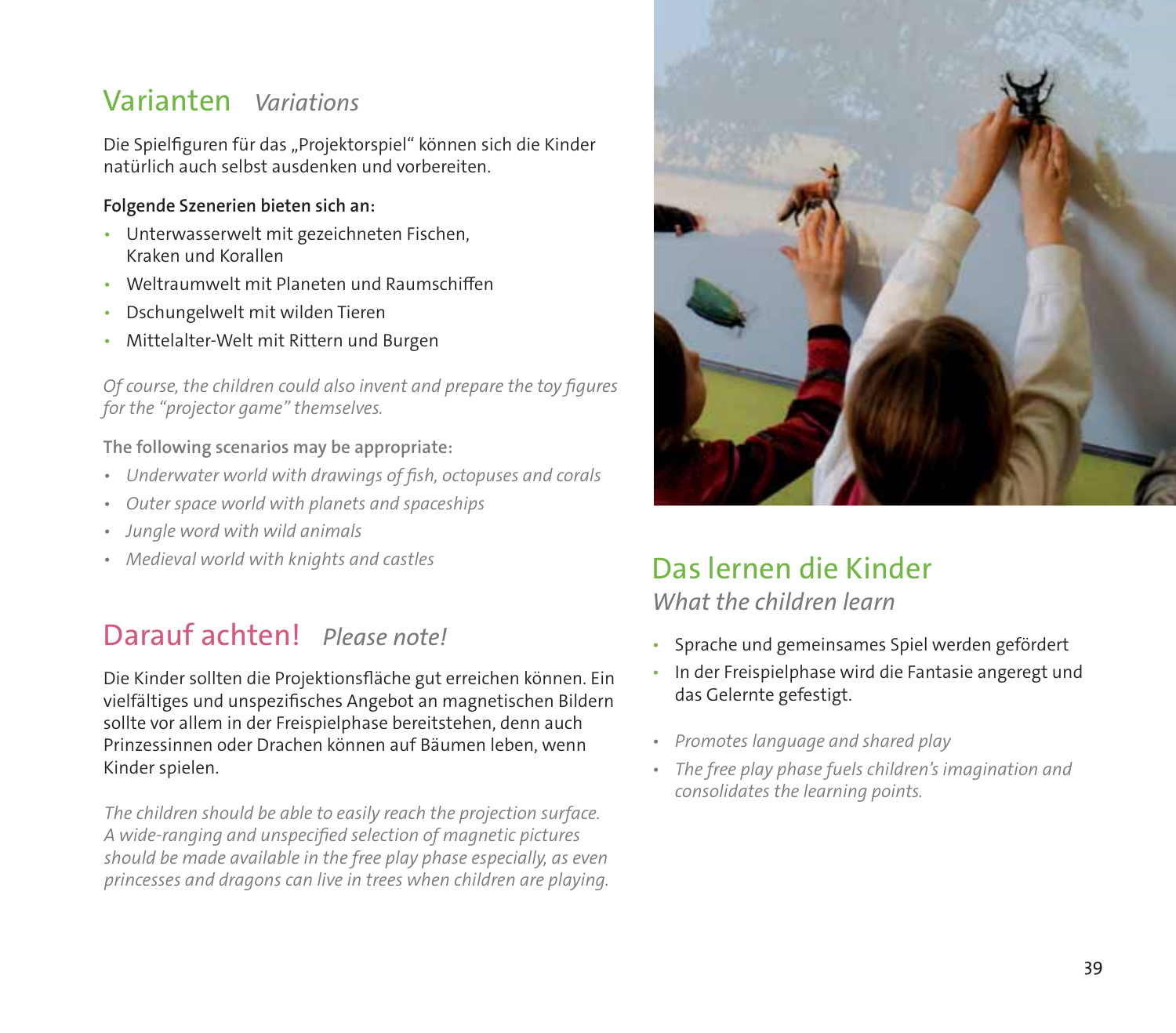## **Das ist mein Kindergarten!**

*That's my nursery!* 



## Material / Alter *Materials / age*

- Tablet mit App *Puppet Pals*
- ab 3 Jahren
- *Tablet with the* Puppet Pals *app*
- *Age three plus*

#### So gehts! *Here's how it works!*

Viele Portfolios und Bildungsdokumentationen beginnen mit den Ich-Seiten, auf denen Eltern und Erzieherinnen persönliche Fakten über das betreffende Kind festhalten, z. B. wie es derzeit aussieht oder wie seine Freunde und Familienmitglieder heißen. Die Neuen Medien machen es möglich, dass Kinder diese Auskünfte selbst gestalten und aufzeichnen können – der erste Schritt zum digitalen Portfolio ist getan! "Ich stelle euch meinen Kindergarten vor!" So beginnt der kleine Film, den Fabian mit Hilfe der App *Puppet Pals* gedreht hat. Er hat dazu mit dem Tablet Fotos von verschiedenen Räumen und Ecken des Kindergartens gemacht, die ihm besonders gut gefallen. Fabian schiebt das erste Bild mit dem Finger in die Mitte des Displays und erklärt dazu: "Das ist unser Gruppenraum. Hier spielen wir immer. Am Morgen machen wir hier den Morgenkreis." Bild für Bild wird mit gesprochenen Erklärungen versehen, bis ein Film entsteht, mit dem er zufrieden ist.

*Many portfolios and education documents begin with the "Me" pages on which parents and educators record personal details about the child in question, such as its current appearance and the names of its friends and family members. New media allow children to design and shape this information themselves – the first step in*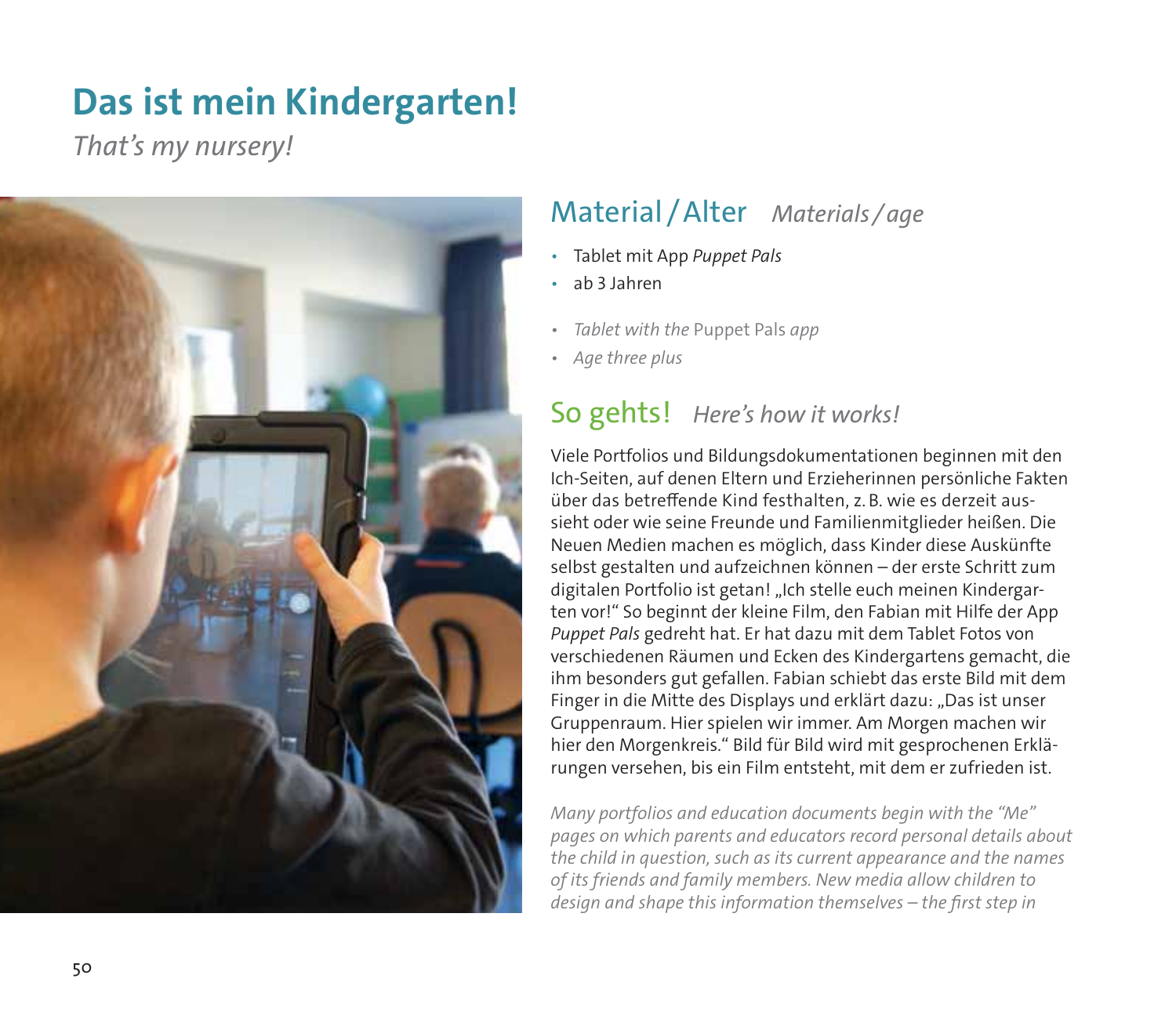*creating a digital portfolio is complete! "Let me introduce you to my nursery!" So begins the short film that Fabian has created using the* Puppet Pals *app. To this end, he used the tablet to take photos of his favourite rooms and corners of the nursery. Fabian uses his finger to move the first picture to the centre of the display and explains: "This is our group room. We always play here. We have morning circle time here in the morning." He goes through the pictures, explaining them one by one until he ends up with a film that he is happy with.* 

## Varianten  *Variations*

Das Projekt kann je nach Alter der Kinder angepasst werden. Bei den Dreijährigen reicht es, wenn das Kind einfach die Räume benennt, die es fotografiert. Die Vorschulkinder sind durchaus in der Lage zu berichten, was in den Räumen passiert.

*The project can be adapted for children of different ages. For threeyear-olds, it is enough for them to simply name the room that they photograph. Preschool children are fully capable of reporting on what happens in the room.*

## Darauf achten! *Please note!*

Nicht gleich drauf los filmen – sondern vorher mit den Kindern das Projekt besprechen und planen. Die App sollte zuerst gemeinsam ausprobiert werden. Mit den Kindern sollte zudem über die Rechte am eigenen Bild gesprochen werden: Ist es in Ordnung, wenn ich andere Kinder ungefragt filme oder fotografiere?

*Do not simply start filming – first discuss and plan the project with the children. The app should be tested out in advance. You should also talk to the children about their rights to their own images: Is it okay for me to film and photograph other children without asking their permission?* 



#### Das lernen die Kinder *What the children learn*

- Handlungen planen und sinnvoll umsetzen
- Sprachförderung: Vorher überlegen, was man sagen möchte.
- Nachdenken über den eigenen Alltag
- *Planning and meaningfully implementing actions*
- *Promoting language: Thinking about what you want to say first.*
- *Reflecting on your own day-to-day life*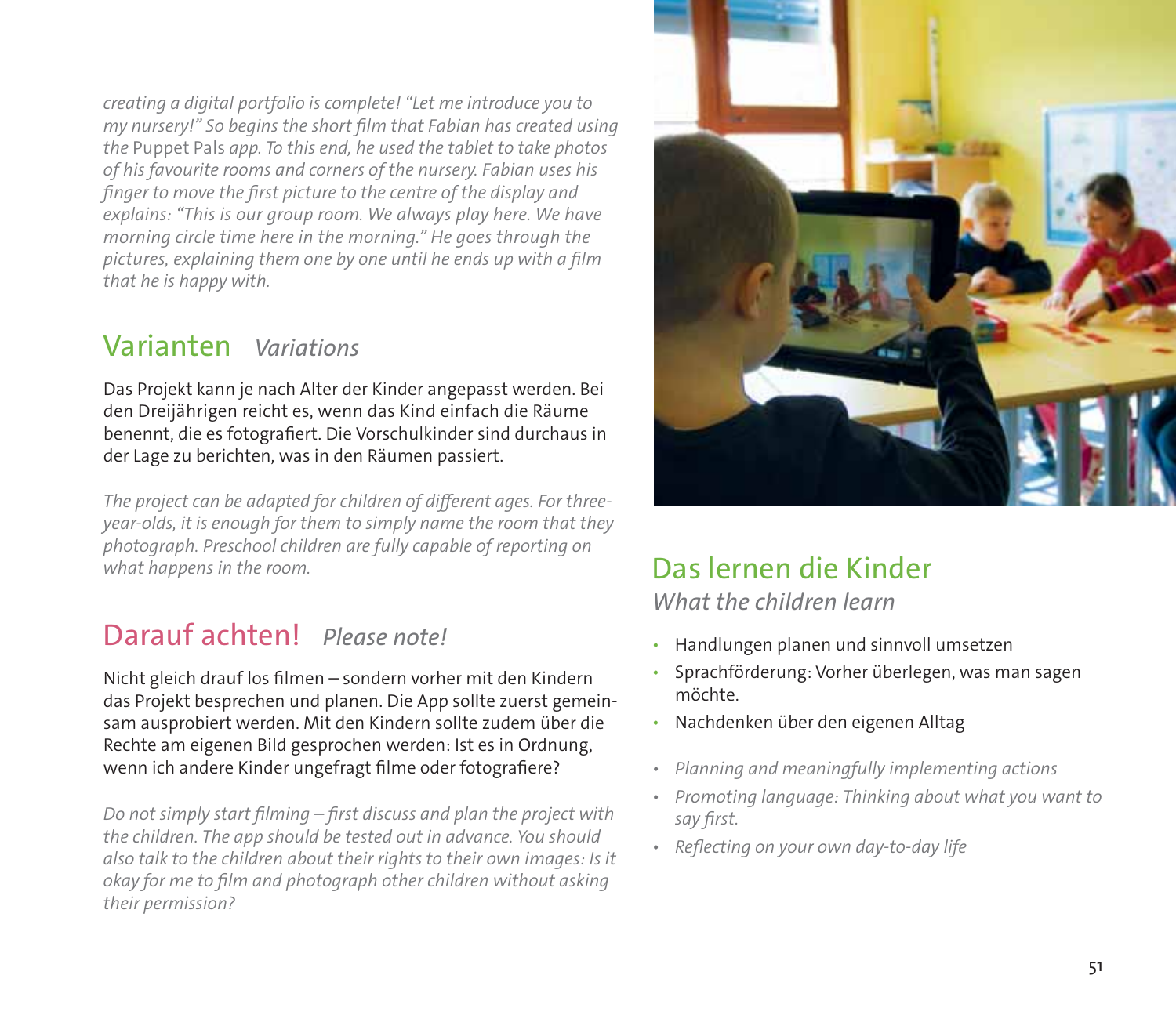## **Großes Kino mit kleinen Regisseuren**

*Grand cinema with little directors*



#### Material / Alter *Materials / age*

- Tablet mit Film-App, z. B. *Puppet Pals*
- **Spielmaterial**
- ab 4 Jahren
- *Tablet with a film app, such as* Puppet Pals
- *Play materials*
- *Age four plus*

## So gehts! *Here's how it works!*

Die App *Puppet Pals* erlaubt schon sehr jungen Kindern, einfache Filme zu drehen – mit zwei wesentlichen Arbeitsformen: Die Akteure für den Film können mit Hilfe eines Auswahlinstruments aus zuvor geschossenen Fotos ausgeschnitten werden, um sie nun per Fingerbewegung auf dem Display hin und her zu bewegen, zu vergrößern oder zu verkleinern. Wenn man währenddessen den Aufnahmemodus betätigt, werden diese Aktionen und Bewegungen aufgezeichnet – ebenso wie das dabei Gesprochene, sozusagen als "Live-Synchronisation". Im Kindergarten entsteht auf diese Weise z. B. ein Film zur Geschichte "Die drei kleinen Schweinchen" mit ihren unterschiedlich stabilen Häusern. Akteure sind kleine Holzfiguren, welche die Kinder mit Hilfe der App fotografieren und anschließend per Ausschneideinstrument von ihrem ursprüng lichen Foto-Hintergrund trennen. Die Kinder wünschen sich Abbildungen von einem Stroh- und Steinhaus, die die Erzieherin bereitstellt. Das Holzhaus bauen die Kinder währenddessen aus Bauklötzen nach und fotografieren es. Vor dieser Kulisse agieren nun die Akteure, wobei das Ende der Geschichte von Kind zu

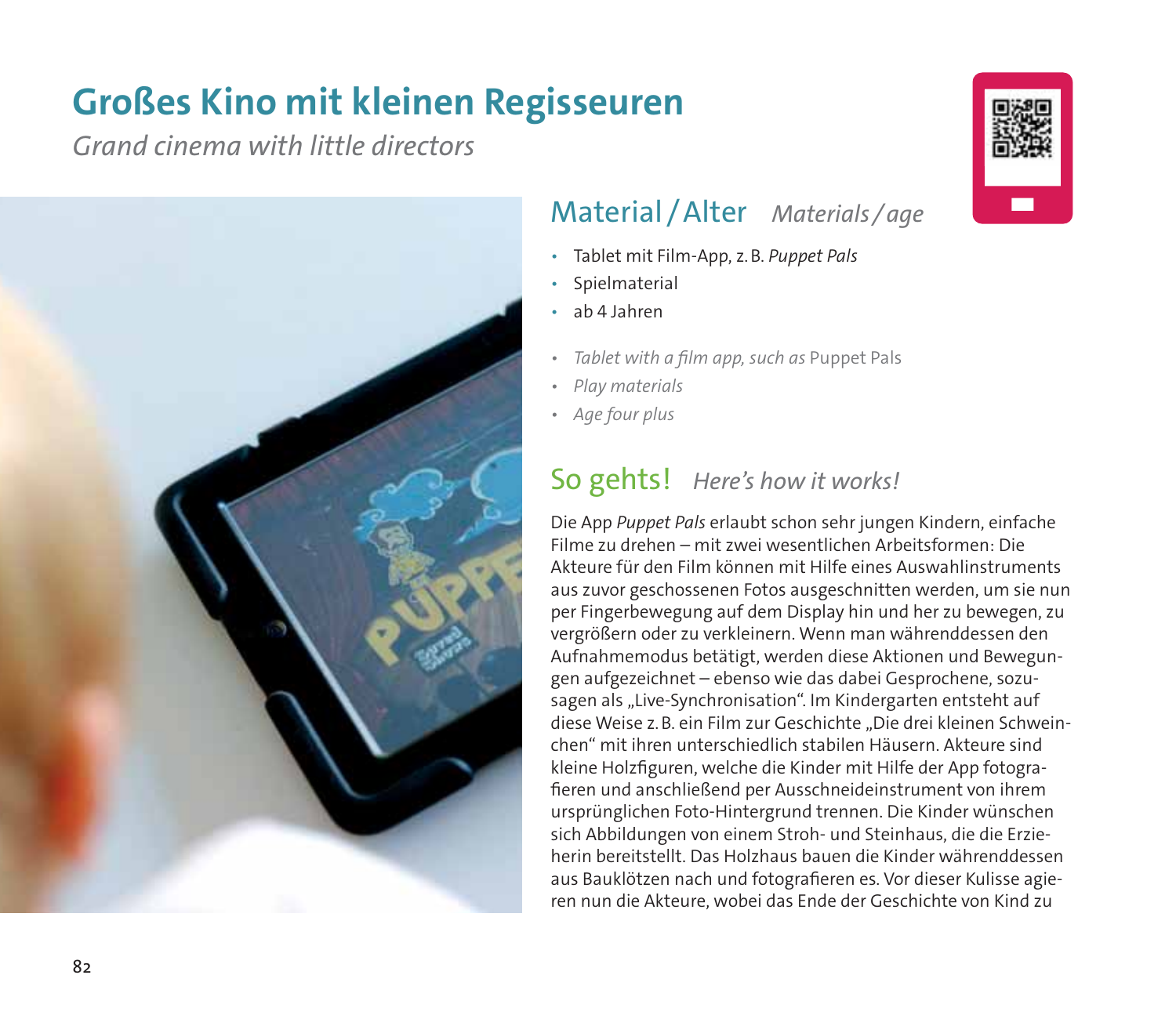Kind variiert: Bei Luca werden die Schweinchen gefressen, bei Lisa wird der Wolf dann doch noch gezähmt und darf im Strohhaus wohnen.

*The* Puppet Pals *app allows even very young children to make simple films – using two basic ways of working: The actors for the film can be cut out from previously created films using a cutting tool and then moved backwards and forwards, magnified and made smaller by moving your finger on the display. If you switch on recording mode while doing this, then these actions and movements are recorded, along with the spoken dialogue, creating a form of live dubbing. In this way, nursery children can create a film of the story "The Three Little Pigs" with their houses of differing stability. The actors are small wooden figures which the children photograph with the aid of the app and then cut out of their original photo background using a cutting tool. The children want pictures of a straw and a brick house, which the educator then provides. In the meantime, the children build the wooden house out of building blocks and take a photo of it. The actors then perform against this backdrop, with the story ending differently from child to child: In Luca's story, the little pigs get eaten, while in Lisa's the wolf is finally tamed and allowed to live in the house made of straw. What the children learn*

## Darauf achten! *Please note!*

#### Achten Sie darauf, dass es nicht zu viele Hintergrundgeräusche gibt, damit die Kinder im Film gut zu verstehen sind.

*Ensure that background noise is kept to a minimum so that the children can be easily understood on the film.*



## Das lernen die Kinder

- Eine Geschichte wiederzugeben ist eine große Leistung für ein Vorschulkind, sie dann noch zu verfremden ist eine Herausforderung. Die Kinder lernen sich auszudrücken, eine Reihenfolge einzuhalten, geduldig abzuwarten, bis sie an der Reihe sind, zu kooperieren und Rücksicht zu nehmen.
- *Retelling a story is a major achievement for a preschool child; adapting that story is a challenge. The children learn to express themselves, follow a sequence, patiently await their turn, work together and be considerate.*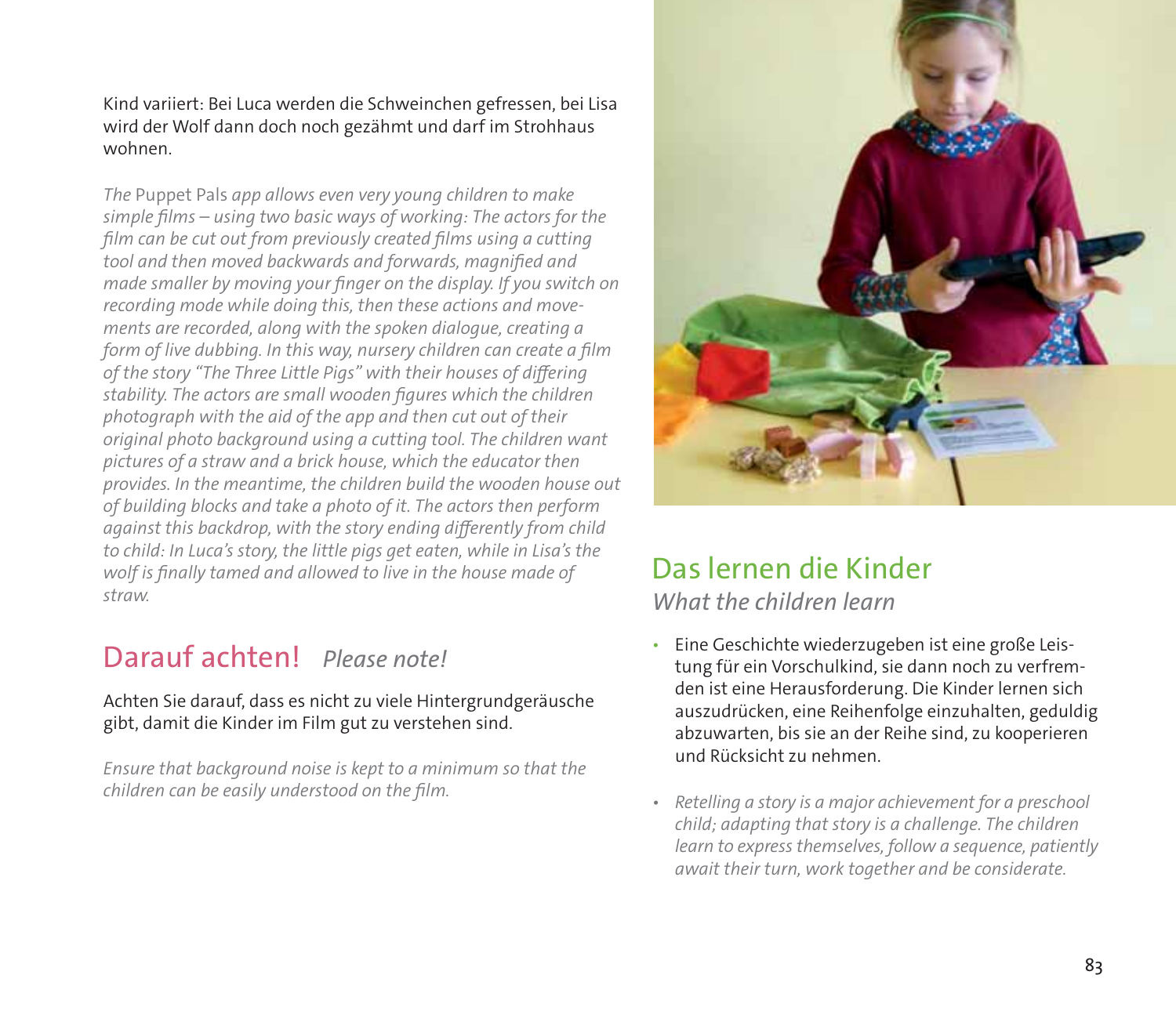## **So funktioniert das Experiment mit dem Eis!**

*Let's experiment with ice!* 



## Material / Alter *Materials / age*

- Tablet mit Film-App, z. B. *Puppet Pals*
- ab 4 Jahren
- *Tablet with a film app, such as* Puppet Pals
- *Age four plus*

## So gehts! *Here's how it works!*

Einfache Filmprogramme wie die App *Puppet Pals* eignen sich hervorragend für Kinder, um den Ablauf kleiner Experimente festzuhalten – von der Bereitstellung der nötigen Materialien bis zum Ergebnis und einem Interpretationsversuch des filmischen Ausgangs. Die Gruppe der Vierjährigen hat sich im Experimentierraum des Kindergartens zusammengefunden. Sie untersuchen den Schnee, der in der letzten Nacht gefallen ist. "Woraus besteht Schnee und was passiert, wenn er schmilzt?", fragen die Kinder. Sie halten die einzelnen Schritte des Schmelzens fotografisch fest, schneiden mit Hilfe des Schneide-Instruments der App die wesentlichen Materialien aus, um sie dann auf dem Display in die richtigen Reihenfolge zu bringen und dabei zu erläutern, was sie getan haben. Zum Schluss fragt die begleitende Erzieherin Silke: "Was meint ihr nun, warum der Schnee schmilzt?" Die Antworten der Kinder sind in den kurzen Filmen zu finden, die in ihren Portfolios aufbewahrt werden.

*Simple film programs such as the* Puppet Pals *app are ideal for use by children to record small experiments – from preparation of the necessary materials through to the results and an attempt at interpreting the cinematic outcome. The group of four-year-olds*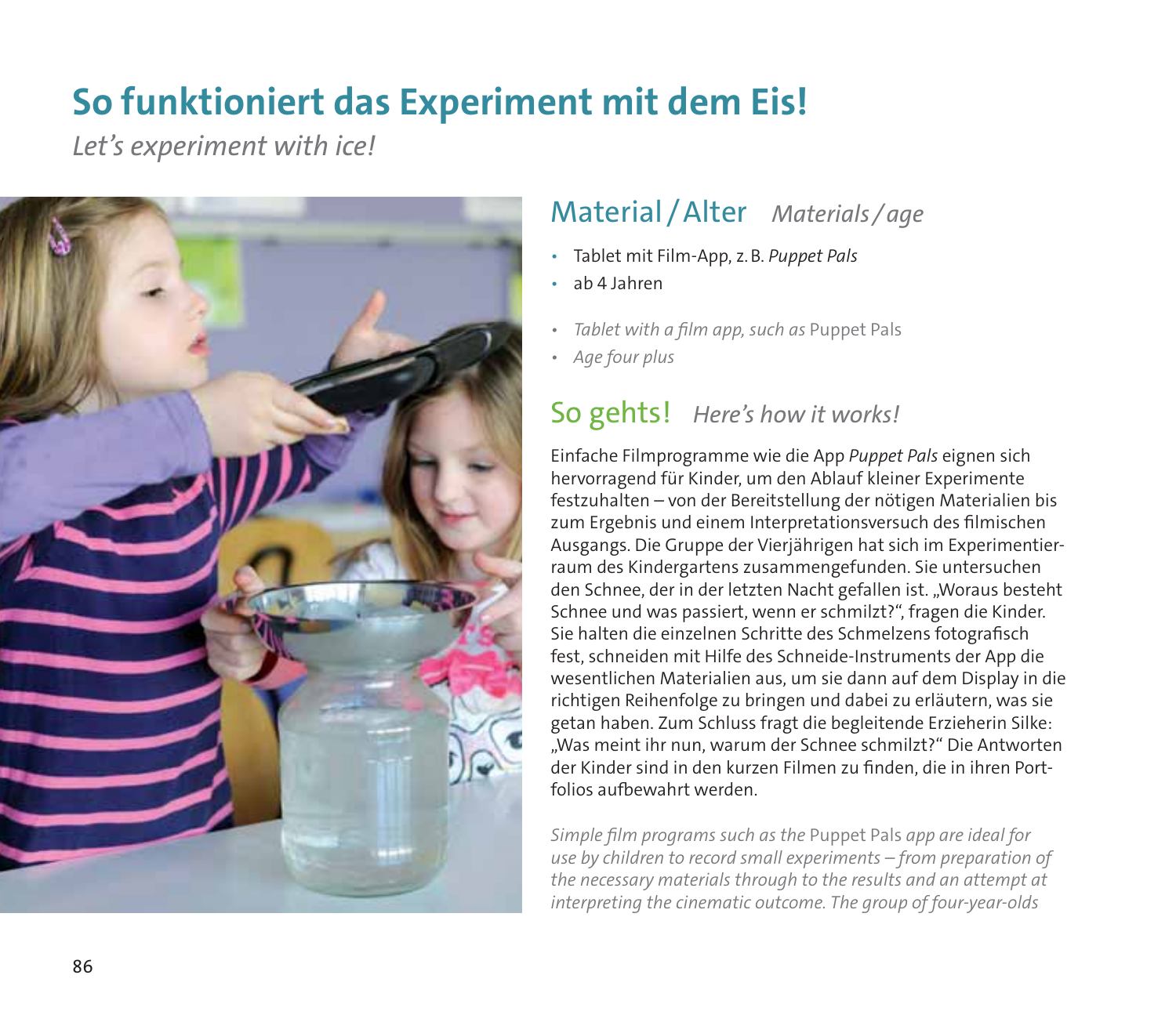*has gathered in the nursery's experiment room. They examine the snow that has fallen last night. "What is snow made of and what happens when it melts?", ask the children. They make a photographic record of the individual steps in the melting process and edit the key material using the app's snipping tool in order to then place them in the correct order on the display and explain what they have done. At the end, Silke, the supervising educator, asks the children: "So, why do you think snow melts now?" The children's answers can be found in the short films, which are kept in their portfolios.* 

## Darauf achten! *Please note!*

Geben Sie den Kindern Zeit und Ruhe, um ihre Experimente aufzuzeichnen. Berichtigen Sie die Thesen der Kinder nicht, sondern lassen Sie sie ausprobieren.

*Give the children time and space to record their experiments. Do not correct the children's hypotheses, but rather let them test them out for themselves.*

## Das lernen die Kinder

*What the children learn*

- Wissen reflektieren und Thesen bilden
- Sprachförderung, Handlungen planen und sinnvoll umsetzen, Denken in Zusammenhängen und aktives Beobachten
- *Reflecting knowledge and thinking about hypotheses*
- *Language promoting and obervation skills, their ability to plan and properly implement actions, and their capacity to think in context*